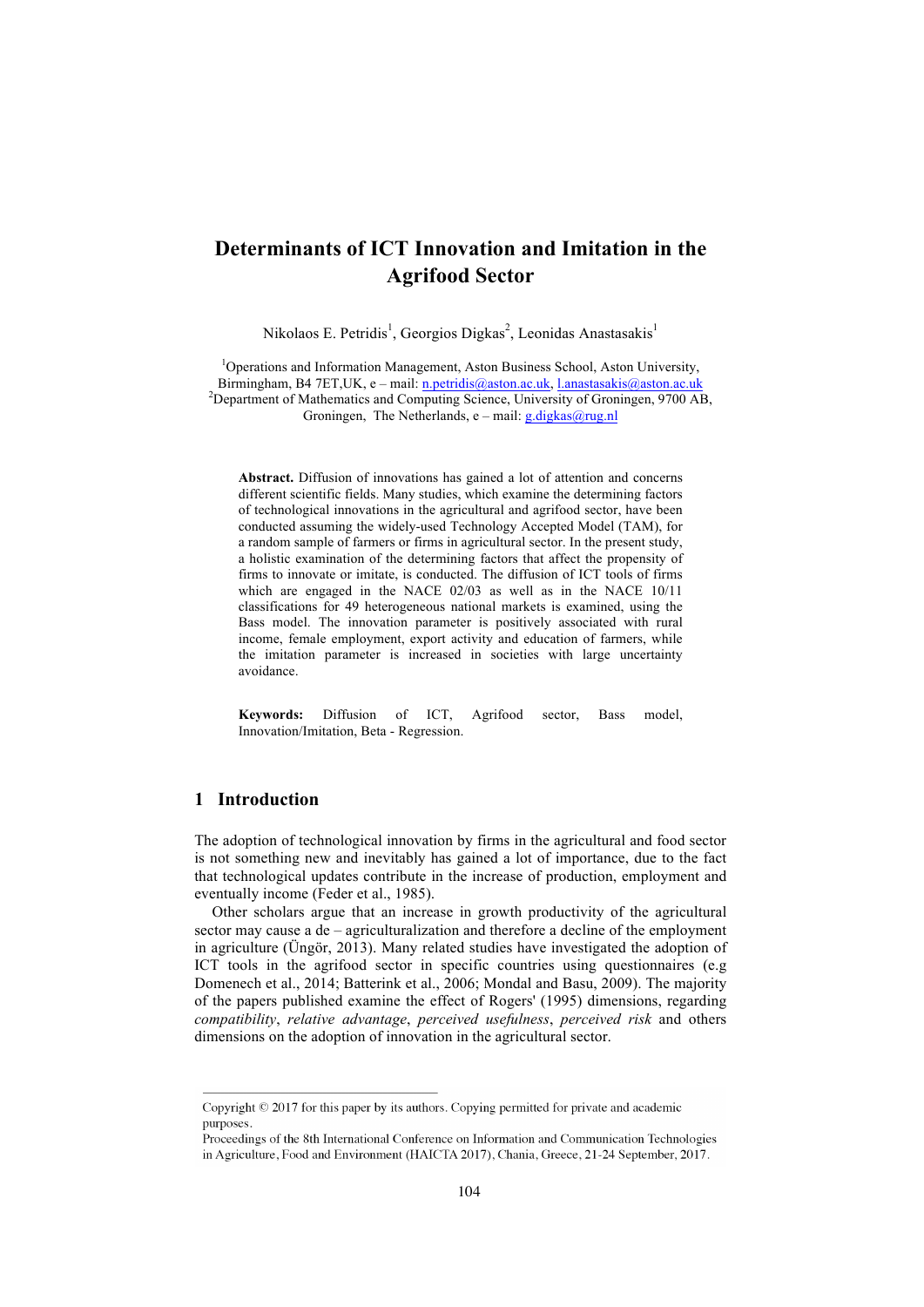The present study contributes to the relevant literature by identifying factors, which affect the propensity of innovation and imitation at an aggregate level using a sample of heterogeneous countries. These factors can be further divided into three main categories: *socioeconomic*, *environmental* and *cultural*. In the *socioeconomic variables* the income of farmers (Rogers, 1995; Domenech et al., 2014), exporting activity (Domenech et al., 2014), female employment (Chandrasekaran and Tellis, 2008; Stremersch and Tellis, 2004) and the participation of countries in international organization (Tellis et al., 2003) tend to have a positive effect on the probability of innovation adoption. On the contrary, regarding the *environmental variables*, probability of adoption is higher in countries where there are low temperatures compared to countries with high temperatures, while in countries where subjects are risk avenging, innovations are less likely to be adopted (Chandrasekaran and Tellis, 2008; Tellis et al., 2003).

The rest of the paper is organized as follows: Section 2 presents the methodology which includes the description of data and description of the basic diffusion model as well as the model employed to assess the effect of factors on the propensity to innovate and imitate. Section 3 presents the results of the estimated model and conclusions are drawn in Section 4.

### **2 Methodology**

#### **2.1 Data**

The data were collected from various online databases: data about the time at which firms engaged in agrifood sector have adopted a website (their main activities lies in classification NACE 2, 3, 10 and 11) were collected from the *Orbis* database (Bureau van Dijk), while data series for the explanatory variables were collected from the Euromonitor and World Bank online database. For the correct identification of the time at which firms in agrifood sector adopted and launched their website, more than 30,000 companies' websites were collected and analyzed using the Web Archive (https://web.archive.org). The time at which websites were launched, spans from 1996 to 2016 and concern 49 countries (Figure 1).

Overall, 1,407 observations were used to examine the speed of website adoption, as well as its determinants. Analytically, the *rural wealth* (WEALTH) is measured in million US\$, at constant 2016 prices and fixed 2016 exchange rates and refers to disposable income of household in rural areas per rural population, which is which is the gross income less social security contributions.

*Rural education* (EDUC) is measured as the number of graduates in Agriculture ISCED 97 classification 6. This classification includes agriculture, crop and livestock production, agronomy, animal husbandry, horticulture and gardening, forestry and forest product techniques, natural parks, wildlife, fisheries, fishery science and technology, veterinary medicine and veterinary assisting.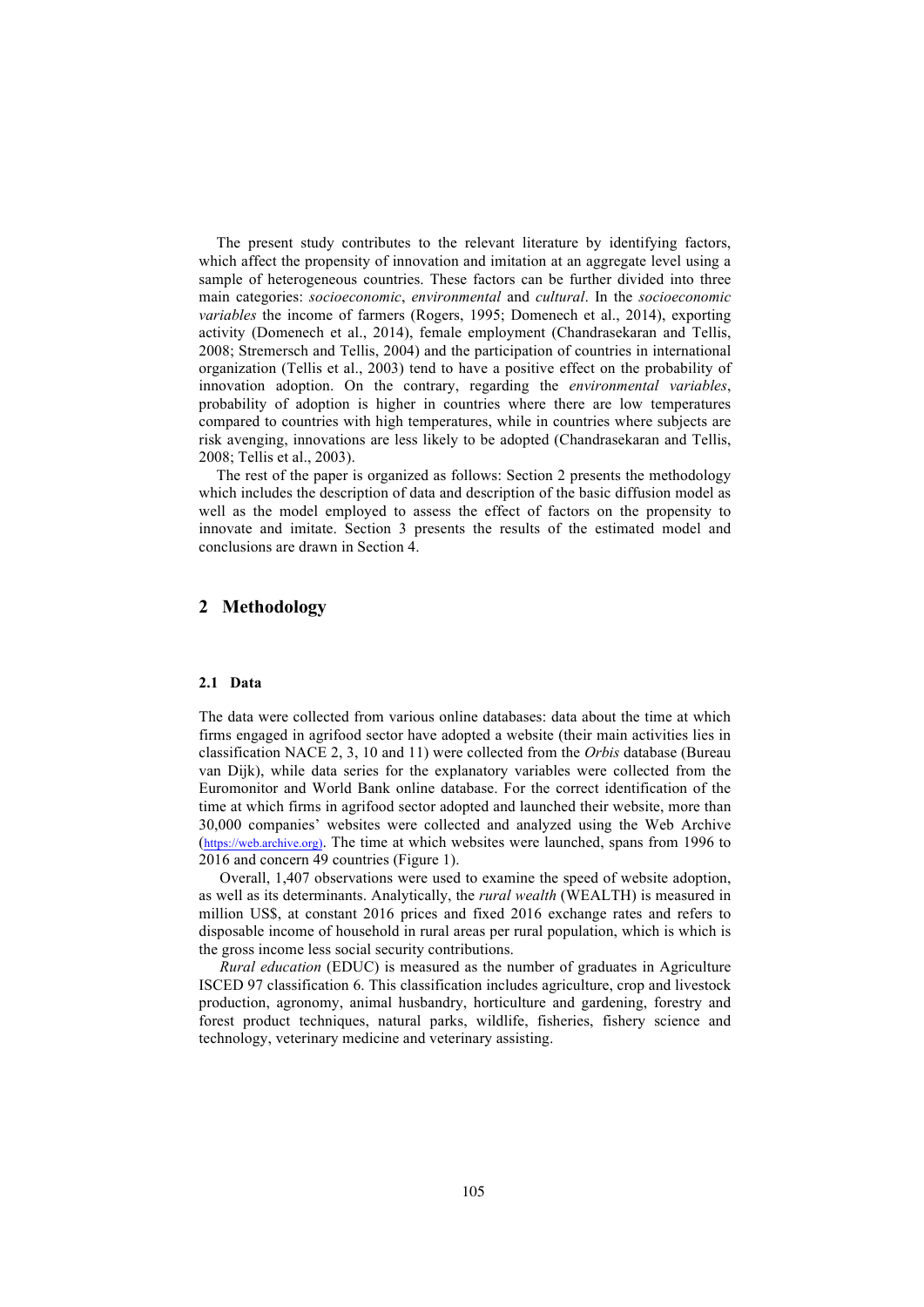*Exporting activity* (EXPORT) is measured as the ratio of exports (fob) to the imports (cif) of animal & animal products. These include exports and imports of live animals meat and edible meat offal, fish, crustaceans, mollusks and aquatic invertebrates, dairy products, eggs, honey, and other edible animal products and other products of animal origin and correspond to HS classification 01-05. Exports and imports are measured in million US\$ current prices.

*Female employment* (FEM\_EMPL) in agricultural sector includes the percent of female population employed in the agricultural sector and consists of activities in agriculture, hunting, forestry and fishing.

Participation in *International Organizations* (EU) is a dummy variable receiving value of 1 if a country is EU member and 0 otherwise.

In addition, the *climate* (CLIMA) in each country is measured using average daily air temperature in Celsius. Moreover, *risk* is measured by Hofstede's (2001) dimension uncertainty avoidance.

*Uncertainty Avoidance* (UAI) is defined as the degree to which members of a society fear anything new and innovative.

Finally, *long Term Orientation* (LTO) from Hofstede's (2001) dimensions is used so as to examine how culture of countries affect speed of ICT diffusion in agrifood sector. *Long Term Orientation* is defined as the degree to which members of a society are focused on the future. They are willing to delay short-term material or social success or even short-term emotional gratification in order to prepare for the future.

In Table 1, the correlation coefficients between explanatory variables are presented as well as their descriptive statistics. All correlation coefficients are low and the variance inflation index (VIF) does not exceed 2.5, which is a threshold signaling multicollinearity (Greene, 2008).

#### **2.2 Statistical Methodology**

In order to examine the diffusion of ICT in agrifood sector, the Bass (1969) model is used. Let  $x_i(t)$  be the cumulative number of firms in country *i*, which has adopted a website at time *t* then the Bass model, in discrete time notation, can be formulated as follows:

$$
\frac{dx_i(t)}{dt} = [p + q \cdot x(t-1)] \cdot [m - x(t-1)].
$$
\n(1)

In Equation 1,  $p$  denotes the propensity to innovate,  $q$  the propensity to imitate and *m* the maximum potential of a market (Bass, 1969). *Bass model* is widely used due to the fact that it can adjust to monotonically increasing data without incorporating any explanatory variable (Bass et al., 1994) and it can be estimated using maximum likelihood method (Schmittlein and Mahajan, 1982), non – linear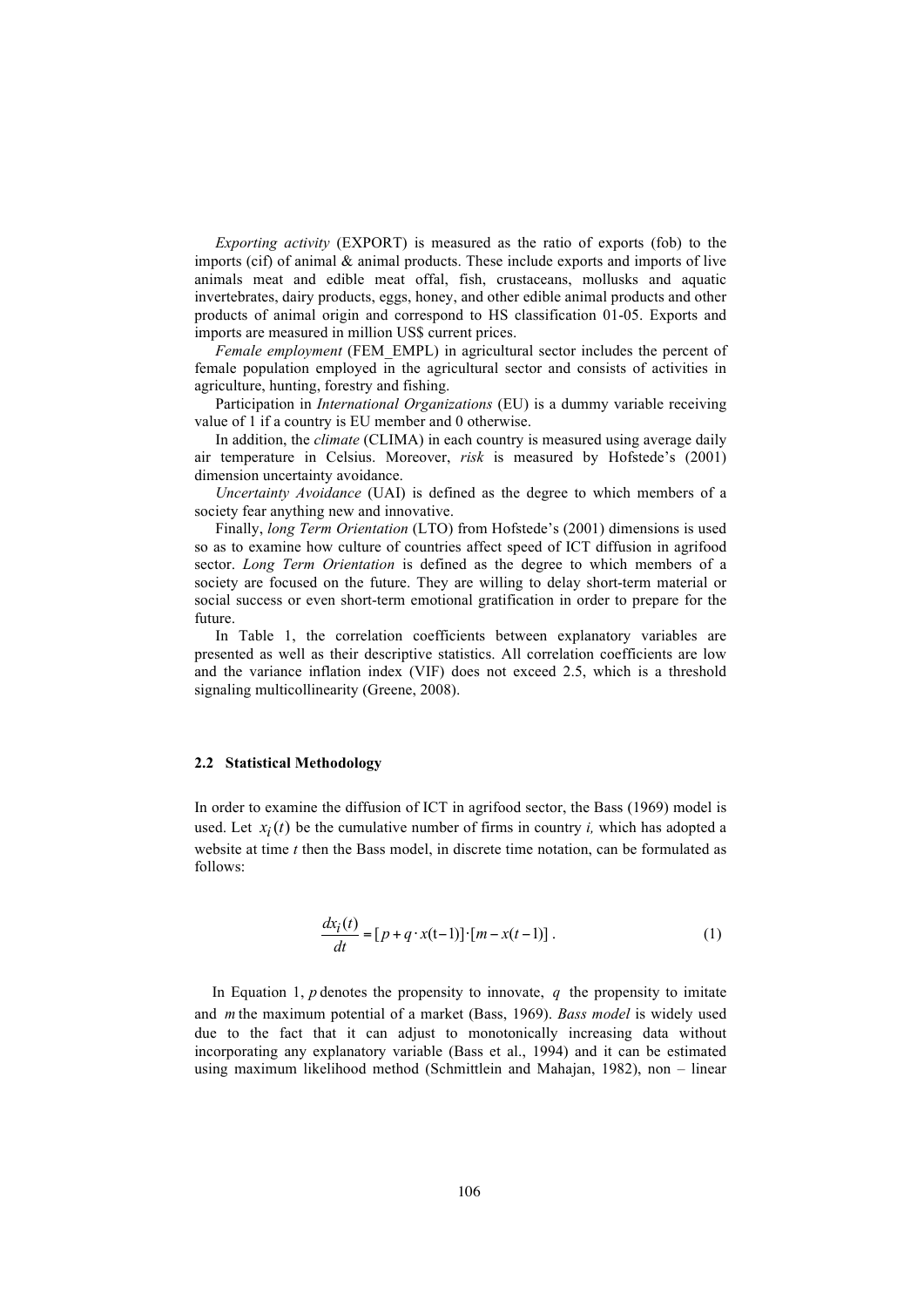least squares (Srinivasan and Mason, 1984) and ordinary least squares (Bass, 1969). In the present study, the method of estimation which is chosen is the non – linear least squares, due to the fact that the parameters *p* , *q* and *m* and their standard errors can be estimated directly, while estimating Bass model using maximum likelihood method underestimates the standard errors of *p* , *q* and *m* (Schmittlein and Mahajan, 1982). Bass coefficients, namely *p* and *q* for each country and NACE classification category, receive values in the range (0, 1). Therefore, the appropriate model to assess the effect of independent variables on the estimated coefficient of innovation  $(\hat{p}_i)$  and on the estimated coefficient of imitation for each country  $(\hat{q}_i)$  is the *beta* regression (Ferrari and Cribari-Neto, 2004). This model is based on a different parameter specification of the *beta* density in terms of the variate mean and precision parameter (Cribari-Neto and Zeileis, 2009). Let  $\hat{p}_i : \hat{p}_1, ..., \hat{p}_n$  and  $\hat{q}_i : \hat{q}_1, ..., \hat{q}_n$  be random variables such that  $\hat{p}_i, \hat{q}_i \sim B(\mu_i, \varphi)$ , where  $\varphi$  is the precision parameter, then the *beta* regression model is defined as:

$$
g(\mu_i) = \mathbf{x}_i^T \boldsymbol{\beta} \tag{2}
$$

Where  $\beta$  is the vector of coefficients to be estimated  $\mathbf{X}_i$  the matrix of independent variables' values and  $g(\cdot)$  is the link function. Several link functions are tested, in order to choose the best fit. These link functions are the following: *Logit*  $g(\mu) = \log[\mu/(1-\mu)]$ , *Probit*  $g(\mu) = \Phi^{-1}(\mu)$  where  $\Phi(\cdot)$  is the standard normal distribution function and  $Log - Log g(\mu) = -log[-log(\mu)]$ . Coefficients of model in Equation 2 ( $\beta$ ), for each specification chosen, are estimated using maximum – likelihood method. The log – likelihood function of *beta* regression is defined as follows:

$$
L(\mu_i, \varphi) = \log \left[ \frac{\Gamma(\varphi)}{\Gamma(\mu_i \varphi) \cdot \Gamma((1 - \mu_i)\varphi)} \right] + (\mu_i \varphi - 1) \log y_i + \left[ (1 - \mu_i) \varphi - 1 \right] \log(1 - y_i). \tag{3}
$$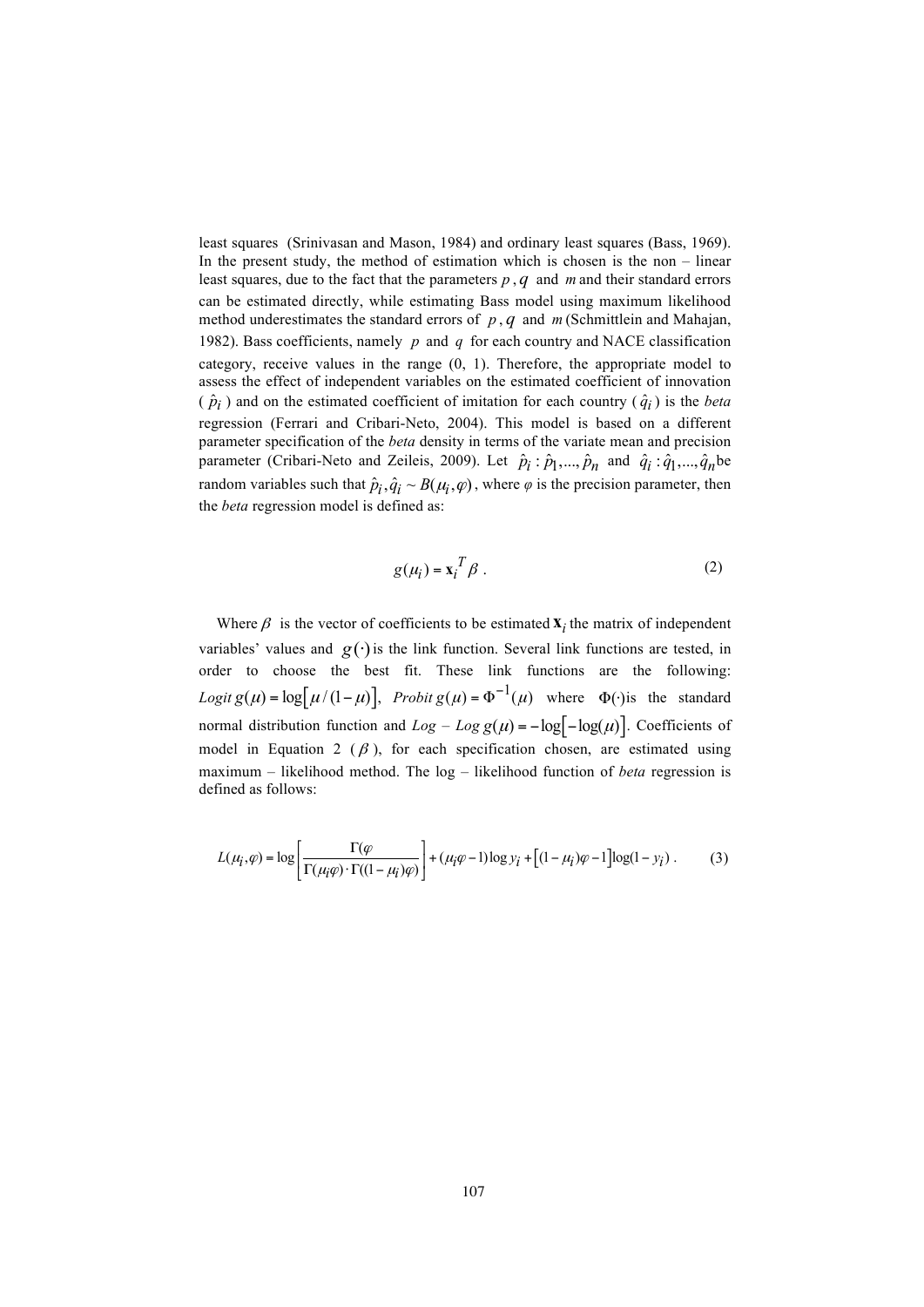

**Fig. 1.** The countries of the sample

**Table 1.** Correlations and descriptive statistics for all explanatory variables

|                       | [1]     | [2]              | [3]     | '4]     | [5]          | [6]          | [7]  |
|-----------------------|---------|------------------|---------|---------|--------------|--------------|------|
| EXPORT [1]            | 1       |                  |         |         |              |              |      |
| EDUC[2]               | $-0.13$ | 1                |         |         |              |              |      |
| CLIMA [3]             | 0.09    | $\boldsymbol{0}$ | 1       |         |              |              |      |
| WEALTH <sub>[4]</sub> | 0.1     | $-0.21$          | $-0.26$ | 1       |              |              |      |
| FEM EMPL [5]          | $-0.06$ | 0.08             | 0.22    | $-0.54$ | $\mathbf{1}$ |              |      |
| LTO[6]                | $-0.34$ | 0.22             | $-0.28$ | $-0.11$ | $-0.03$      | $\mathbf{1}$ |      |
| <b>UAI</b> [7]        | $-0.18$ | 0.05             | 0.08    | $-0.48$ | 0.3          | 0.31         | 1    |
| EU [8]                | $-0.25$ | $-0.26$          | $-0.26$ | 0.02    | $-0.22$      | 0.21         | 0.12 |
| VIF                   | 1.33    | 1.55             | 1.37    | 1.74    | 1.47         | 1.37         | 1.58 |
| Min                   | 0.02    | 4                | $-0.01$ | 0.21    | 0.002        | 0.13         | 0.23 |
| Q1                    | 0.54    | 1017             | 0.07    | 2.74    | 0.017        | 0.36         | 0.49 |
| Q2                    | 1.09    | 3628             | 0.1     | 10.86   | 0.035        | 0.52         | 0.68 |
| Q <sub>3</sub>        | 2.39    | 8944             | 0.14    | 17.31   | 0.083        | 0.68         | 0.86 |
| Max                   | 51.6    | 205900           | 0.27    | 36.44   | 0.72         | $\mathbf{1}$ | 1    |
| Mean                  | 2.93    | 11030            | 0.11    | 10.91   | 0.084        | 0.53         | 0.67 |
| <b>Std Dev</b>        | 6.13    | 25334            | 0.06    | 8.31    | 0.13         | 0.21         | 0.23 |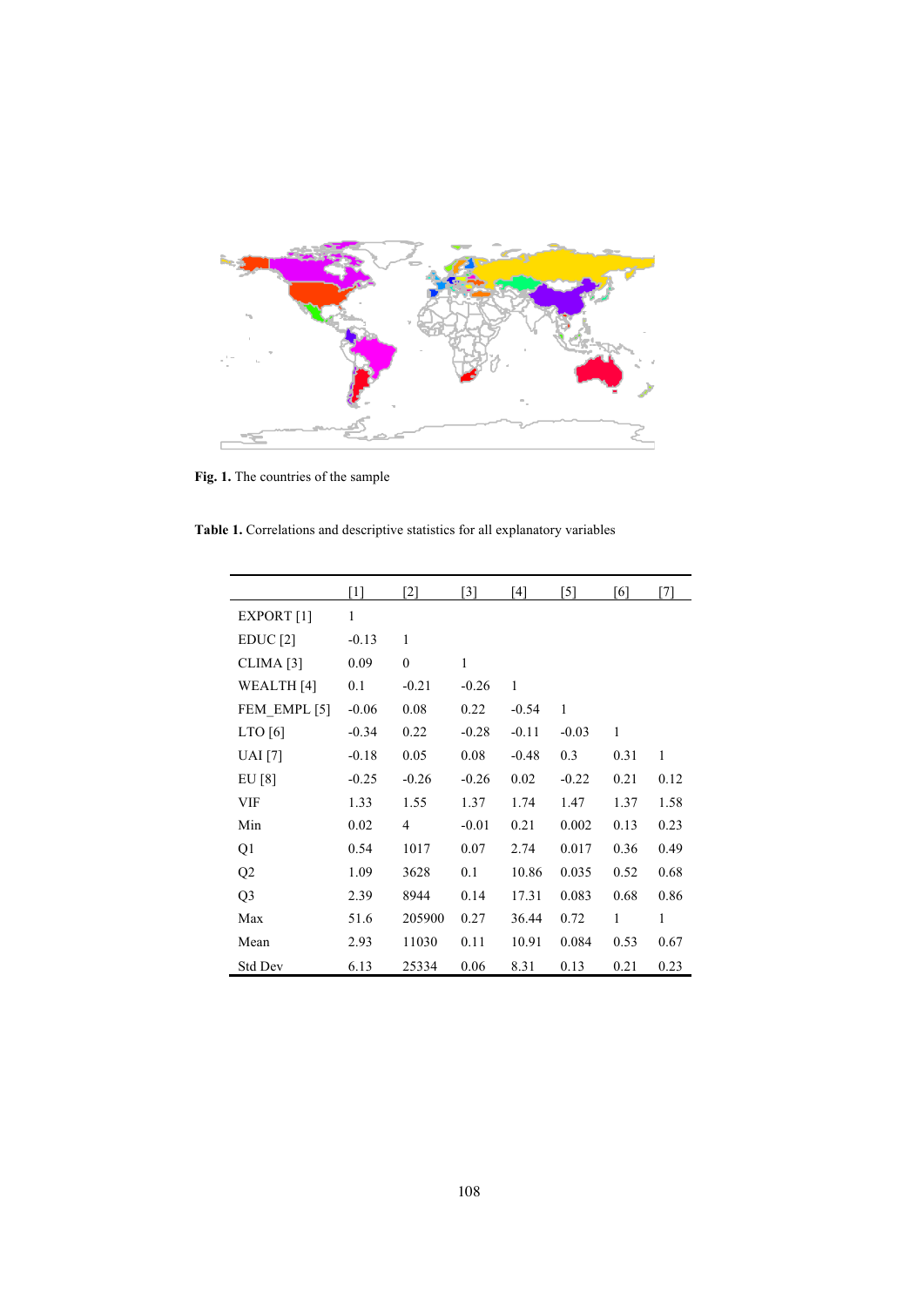## **3 Results**

The diffusion of ICT in firms, whose main activities are included in NACE classification 02 and 03, subjects to considerable variations across countries. In specific, in the USA the diffusion of ICT tools for firms in NACE 02 and 03 classifications is faster and more intense compared to other countries, while in Norway and UK the diffusion pattern is identical (Figure 2). In Figure 3, the diffusion curves of ICT adoption for firms engaged in NACE 10 and 11 classification activities are presented. The diffusion process in Germany and Italy co – moves and is considerably faster compared to other countries of the sample. On the contrary, Netherlands seems to lead among Greece, Brazil and Argentina, however diffusion of ICT tools in businesses engaged in NACE 10 and 11 sectors lacks speed and is characterized by low market penetration.

Several link function specifications have been tested in order to identify the link function of the *beta* regression model which adjusts data properly. In Table 2, the AIC values for each link function are reported.

Log – Log link is the most appropriate link function for *beta* regression models assuming as dependent variable the estimated coefficients of innovation (*p*), for the data concerning the NACE 02 – 03 classification firms. For the *beta* regression model where the dependent variable is the estimated coefficient of imitation (*q*), *Logit* specification fits better to data. Nevertheless, for the dataset of firms which are engaged in the NACE 10 and 11 classifications, *Logit* link function adjusts better to the explanatory variables than the other specification, namely *Log – Log* and *Probit*.

The results of *beta* regression model for the effect of independent variables on the estimated Bass coefficients *p* and *q* for the firms which are engaged in the NACE 02 – 03 and NACE 10 – 11 classifications, are presented in Table 3.

|               |            | NACE $02 - 03$       | NACE $10-11$         |                      |  |  |
|---------------|------------|----------------------|----------------------|----------------------|--|--|
| Link function |            | $\ddot{\phantom{0}}$ | $\ddot{\phantom{0}}$ | $\ddot{\phantom{0}}$ |  |  |
| Logit         | $-1111.07$ | $-471.64$            | $-2561.64$           | $-1303.09$           |  |  |
| Probit        | $-1112.62$ | $-47121$             | $-2561.25$           | $-1302.89$           |  |  |
| $Log - Log$   | $-1113.89$ | $-470.81$            | $-2560.87$           | $-1302.50$           |  |  |

**Table 2**: AIC values for *beta* regression models

Exporting activity is related with coefficient of innovation positively  $(b = 0.0036$ ,  $p < 0.01$ ) and negatively with coefficient of imitation ( $b = -0.013$ ,  $p < 0.01$ ), for the firms which are engaged in the NACE  $02 - 03$  classification. The number of educated farmers is positively associated with innovative trends in the firms whose main activities lie in the NACE  $02 - 03$  classifications ( $b = 0.074$ ,  $p < 0.01$ ) and negatively associated with imitation ( $b = -0.182$ ,  $p < 0.01$ ). Innovations tend to prosper in countries where temperature is high ( $b = 0.234$ ,  $p < 0.1$ ), while firms in countries where climate is colder tend to imitate  $(b = -1.91, p \le 0.01)$ .

Rural income and female employment in agriculture do not seem to have a statistically significant impact on the coefficient of innovation and imitation for the firms in the NACE  $02 - 03$  classifications. ICT innovations are hindered in countries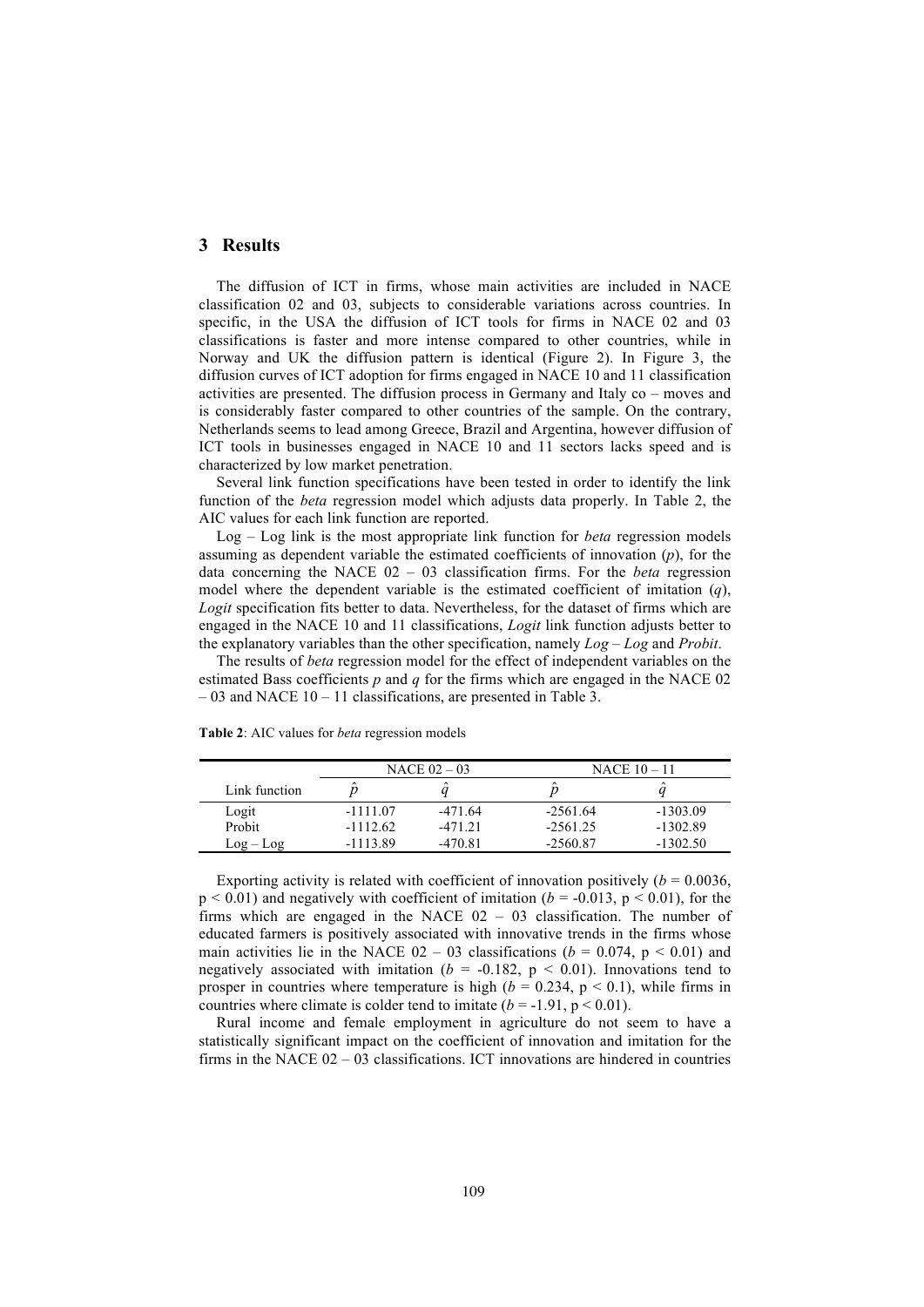high in uncertainty avoidance  $(b = -0.138, p < 0.01)$  while it seems that it encourages imitating of innovations ( $b = 0.148$ ,  $p < 0.01$ ).

Firms which are located in EU countries are more probable to innovate  $(b = 0.169)$ ,  $p < 0.01$ ) than imitate ( $b = -0.422$ ,  $p < 0.01$ ). Both the *beta* regression models, which for coefficient of innovation (*p*) and imitation (*q*) for firms which are engaged in the NACE 02 – 03 classifications perform very good fit to the data, as the Pseudo  $R^2$ index exceed the threshold of 20% as suggested by (McFadden, 1976) (52.1% and 29.15% respectively). In addition, both models are statistically significant (LR  $=$ 157.82,  $p < 0.01$  and LR = 69.88,  $p < 0.01$ ).

Adoption of ICT tools, in the case of firms in NACE  $10 - 11$  classifications, is facilitated with exporting activity ( $b = 0.062$ ,  $p < 0.1$ ). Education is positively associated with innovating  $(b = 0.104, p < 0.01)$  and negatively associated with imitating  $(b = -0.074, p < 0.01)$ . Innovation of ICT tools in agrifood sector is increasing in wealth countries ( $b = 0.073$ ,  $p < 0.05$ ) as well as in countries where women have an active role in agricultural employment  $(b = 1.462, p \le 0.01)$ .

The fact that EU countries tend to innovate more than imitate is verified for ICT tools which are adopted by firms which are engaged in the NACE 10 – 11 classifications. Cultural dimensions do not affect statistically significant both innovation and imitation parameters.

*Beta* regression models, which evaluate the effect of factors on the coefficient of innovation and imitation, do not exhibit good fit to the dataset, as the corresponding Pseudo  $R^2$  indices do not exceed the threshold of 20%.



**Fig. 2.** Cumulative ICT adoptions for selected countries whose main activities lie in a) NACE  $02 - 03$  and b) in NACE  $10 - 11$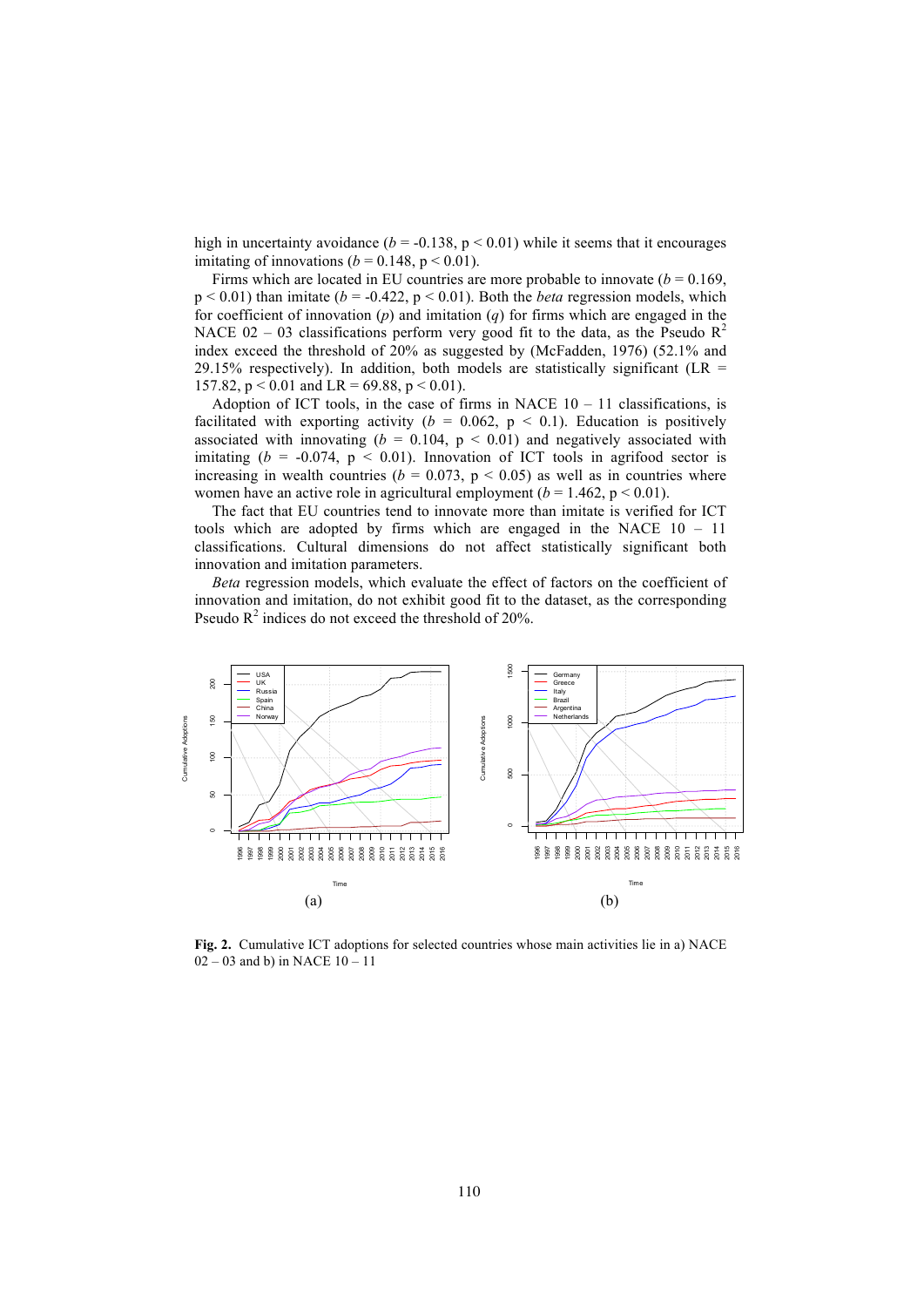|                                            | <b>NACE 10-11</b>                |           |                                   |          | <b>NACE 02 - 03</b>              |            |                                 |          |  |
|--------------------------------------------|----------------------------------|-----------|-----------------------------------|----------|----------------------------------|------------|---------------------------------|----------|--|
|                                            | Coefficient of<br>Innovation (p) |           | Coefficient of<br>Imitation $(q)$ |          | Coefficient of<br>Innovation (p) |            | Coefficient of Imitation<br>(q) |          |  |
|                                            | B                                | Z         | B                                 | Z        | B                                | Z          | B                               | Z        |  |
| <b>Exporting Activity</b>                  | $0.0036***$                      | 3.59      | $-0.01***$                        | $-3.28$  | $0.01*$                          | 1.77       | $-0.002n.s.$                    | $-0.93$  |  |
| Log(Rural Education)                       | $0.07***$                        | 10.25     | $-0.18***$                        | $-6.11$  | $0.10***$                        | 6.09       | $-0.07***$                      | $-4.87$  |  |
| Climate                                    | $0.23*$                          | 1.88      | $-1.91***$                        | $-3.76$  | 0.25n.s.                         | 0.63       | $1.27***$                       | 3.5      |  |
| Log(Rural Wealth)                          | $-0.02n.s.$                      | $-1.19$   | 0.03n.s.                          | 0.48     | $0.07**$                         | 2.75       | $-0.08***$                      | $-3.17$  |  |
| Female Employment                          | $-0.22n.s.$                      | $-1.47$   | 0.53n.s.                          | 0.81     | $1.46***$                        | 6.97       | $-1.16***$                      | $-5.22$  |  |
| Term<br>Long<br>Orientation<br>Uncertainty | $-0.65***$                       | $-9.99$   | 0.17n.s<br>0.15                   | 0.63     | $0.21*$                          | 1.89       | $-0.15n.s.$                     | $-1.56$  |  |
| Avoidance                                  | $-0.14***$                       | $-3.9$    | ***                               | 4.04     | $-0.10n.s.$                      | $-0.98$    | $0.38***$                       | 4.01     |  |
| EU                                         | $0.17***$                        | 9.23      | $-0.42***$                        | $-5.89$  | $0.16***$                        | 3.33       | $-0.21***$                      | $-4.96$  |  |
| $Log-Likelihood$                           |                                  | 566.9     |                                   | 245.8    |                                  | 1291       |                                 | 661.5    |  |
| Pseudo $R$ – squared                       |                                  | 52.1%     |                                   | 29.15%   |                                  | 11.32%     |                                 | 16.3%    |  |
| Likelihood Ratio $(X2)$                    |                                  | 157.82*** |                                   | 69.88*** |                                  | $82.04***$ |                                 | 96.87*** |  |

# **Table 3.** Estimation results of beta regression

Note: \*p< 0.1, \*\*p< 0.05, \*\*\*p< 0.01, n.s. not significant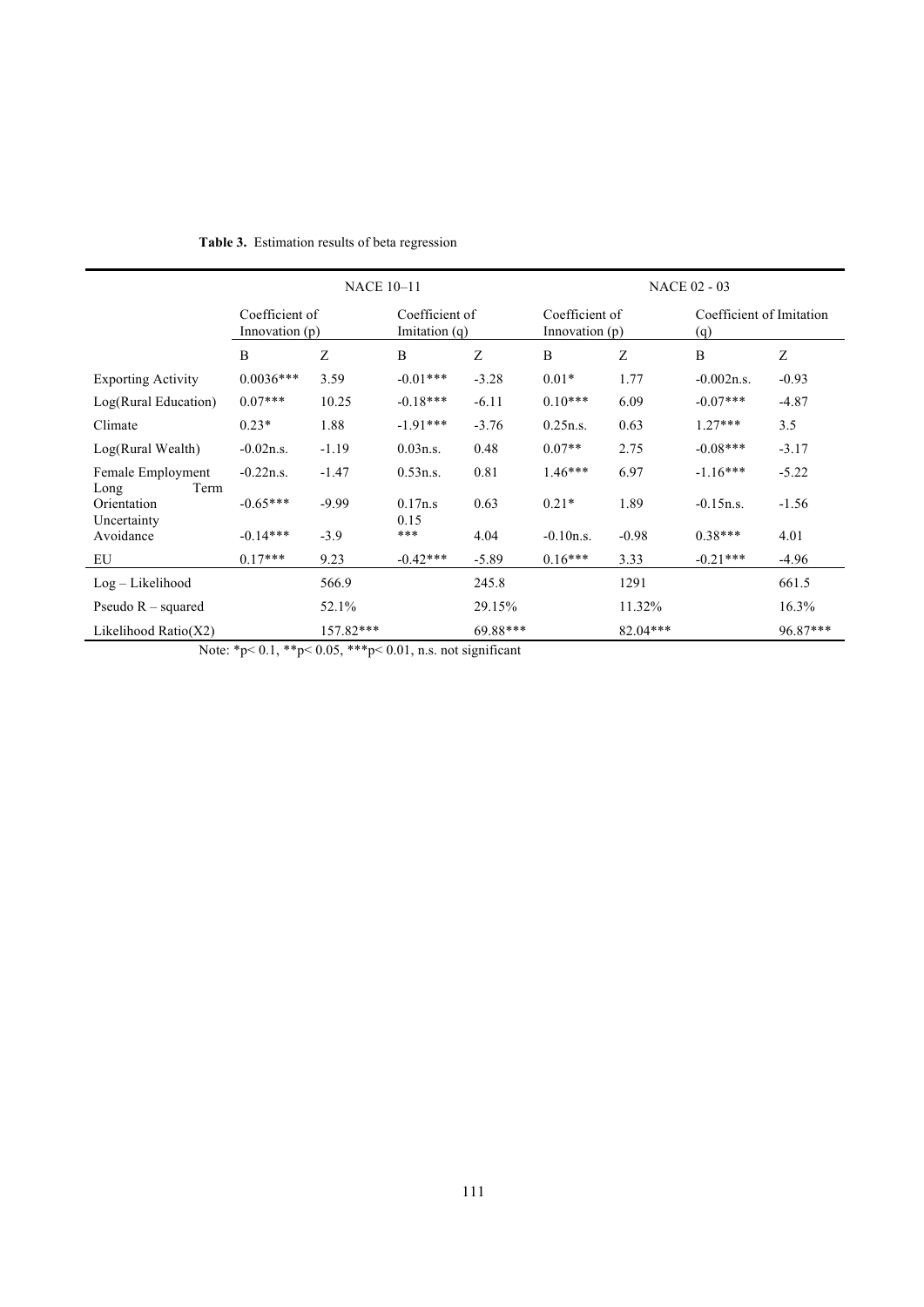

**Fig. 3**. Coefficient of a) innovation against number of educated farmers with respect to rural population and rural income for NACE 02 – 03 classifications, b) imitation against number of educated farmers with respect to rural population and rural income for NACE 02 – 03 classifications, c) innovation against number of educated farmers with respect to rural population and rural income for NACE  $10 - 11$  classifications, d) imitation against number of educated farmers with respect to rural population and rural income for NACE 10 – 11 classifications.

### **4 Discussion**

Diffusion of ICT in agrifood sector is proved to be in a multilevel way associated with economic and educational national characteristics (Smale et al., 1994). Rogers' (1995) characteristics of innovators and imitators seem to hold in the present study. In specific, firms in agrifood sector tend to innovate when they operate in wealthy countries and farmers are educated (Ervin and Ervin, 1982; Tey et al., 2017). The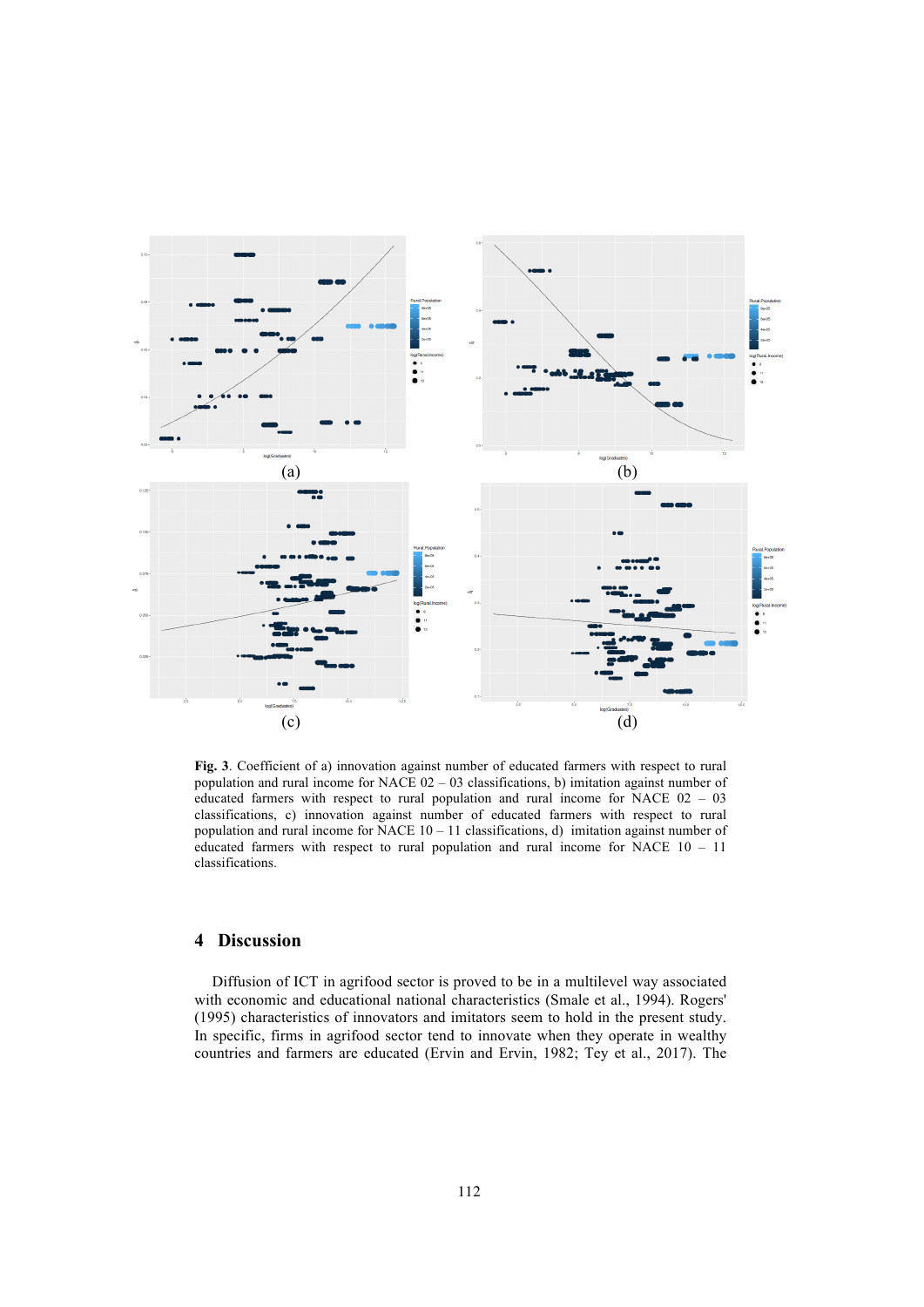propensity of innovation is enhanced in countries with increased female employment in the rural sector. Likewise marketing research theory, female tend to facilitate the adoption of new technologies in order to save time (Dekimpe et al., 2000; Ganesh and Kumar, 1996; Putsis et al., 1997).

The extraversion of economies tends to facilitate the propensity of firms in the agrifood sector to innovate. Firms which are engaged in the agricultural sector need to innovate so as to increase their productivity and supply markets with new products, incorporating low prices and high quality at the same time so as to meet consumers' challenges.

However, diffusion and consequently adoption of ICT tools does not depend only on economic conditions but also on cultural characteristics. Avenging risk and in general anything which is new and innovate is a typical characteristic of societies which tend to imitate rather than innovate (Rogers, 1995). Rural firms which operate in countries, whose societies are low in uncertainty avoidance, are more probable to take initiatives and innovate than imitate (Van den Bulte, 2000; Dwyer et al., 2005).

On the other hand, long-term orientation is a determining factor of innovation for firms, which are engaged in the NACE  $02 - 03$  sectors. This finding shows that farmers are willing to quit on their expectations in the present for the sake of better future earnings on their adoption in ICT tools.

Least but not last, firms in agrifood sector which belong to European countries tend to innovate more compared with other countries of the sample. The participation of countries in the European Union, facilitate the diffusion of innovations within their broad borders. Furthermore, various organizations aid firms in the agrifood and agricultural sector to incorporate new technologies or improve the underlying ones, with respect to the specific challenges and needs of consumers in one integrated market.

**Acknowledgements.** This research was fully supported by CAPSELLA H2020 EU Project (Grant Agreement Number 688813).

### **References**

- 1. Bass, F.M. (1969) A new product growth for model consumer durables. Management Science, 15, p. 215-27.
- 2. Bass, F.M., Krishnan, T.V. and Jain, D.C. (1994) Why the Bass model fits without decision variables. Marketing science, 13, p.203-23.
- 3. Batterink, M.H., Wubben, E.F. and Omta, S.W.F. (2006) Factors related to innovative output in the Dutch agrifood industry. Journal on Chain and Network Science, 6, p.31 - 44.
- 4. Chandrasekaran, D. and Tellis, G.J. (2008) Global takeoff of new products: Culture, wealth, or vanishing differences?. Marketing Science, 27, p.844-60.
- 5. Cribari-Neto, F. and Zeileis, A. (2009) Beta Regression in R. *Research Report Series / Department of Statistics and Mathematics*, 98. Department of Statistics and Mathematics x, WU Vienna University of Economics and Business, Vienna.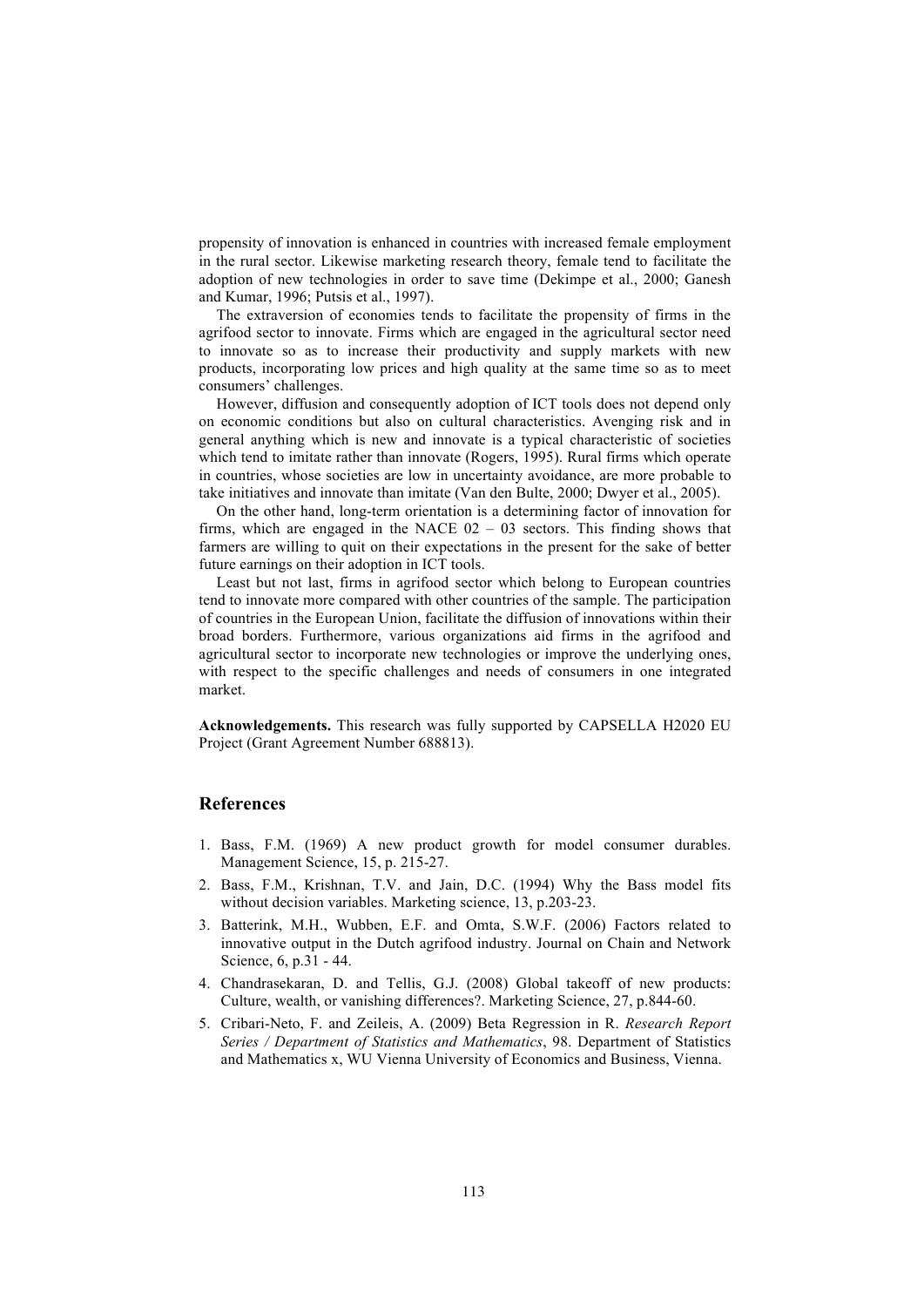- 6. Dekimpe, M. G., Parker, P. M. and Sarvary, M. (2000) Multimarket and Global, New-Product Diffusion Models, eds. Mahajan, V., Muller, E., & Wind, Y. p. 49- 73. Springer: Springer Science & Business Media
- 7. Domenech, J., Martinez-Gomez, V. and Mas-Verdú, F. (2014) Location and adoption of ICT innovations in the agri-food industry. Applied Economics Letters, 21, p.421-24.
- 8. Dwyer, S., Mesak, H. and Hsu, M. (2005) An exploratory examination of the influence of national culture on cross-national product diffusion. Journal of International Marketing, 13, p.1-27.
- 9. Ervin, C.A. and Ervin, D.E. (1982) Factors affecting the use of soil conservation practices: hypotheses, evidence, and policy implications. Land economics, 58, p.277-92.
- 10. Feder, G., Just, R.E. and Zilberman, D. (1985) Adoption of agricultural innovations in developing countries: A survey. Economic development and cultural change, 33, p.255-98.
- 11. Ferrari, S. and Cribari-Neto, F. (2004) Beta regression for modelling rates and proportions. Journal of Applied Statistics, 31, p.799-815.
- 12. Ganesh, J. and Kumar, V. (1996) Capturing the cross-national learning effect: An analysis of an industrial technology diffusion. Journal of the Academy of Marketing Science, 24, p.328-37.
- 13. Greene, W.H. (2008) Econometric analysis. Granite Hill Publishers.
- 14. Hofstede, G.H. (2001) Culture's consequences: Comparing values, behaviors, institutions and organizations across nations. Sage.
- 15. McFadden, D. (1976) The revealed preferences of a government bureaucracy: Empirical evidence. The Bell Journal of Economics, 7, p.55–72.
- 16. Mondal, P. and Basu, M. (2009) Adoption of precision agriculture technologies in India and in some developing countries: Scope, present status and strategies. Progress in Natural Science, 19, p.659-66.
- 17. Putsis, W.P., Balasubramanian, S., Kaplan, E.W. and Sen, S.K. (1997) Mixing behavior in cross-country diffusion. Marketing Science, 16, p. 354-69.
- 18. Rogers, E.M. (1995) Diffusion of innovations. New York: Free Press.
- 19. Schmittlein, D.C. and Mahajan, V. (1982) Maximum Likelihood Estimation for an Innovation Diffusion Model of New Product Acceptance. Marketing Science, 1, p.57-78.
- 20. Smale, M., Just, R.E. and Leathers, H.D. (1994) Land allocation in HYV adoption models: An investigation of alternative explanations. American Journal of Agricultural Economics, 3, p.535-46.
- 21. Srinivasan, V. and Mason, C.H. (1984) Nonlinear least squares estimation of the Bass diffusion model of new product acceptance. Graduate School of Business, Stanford University.